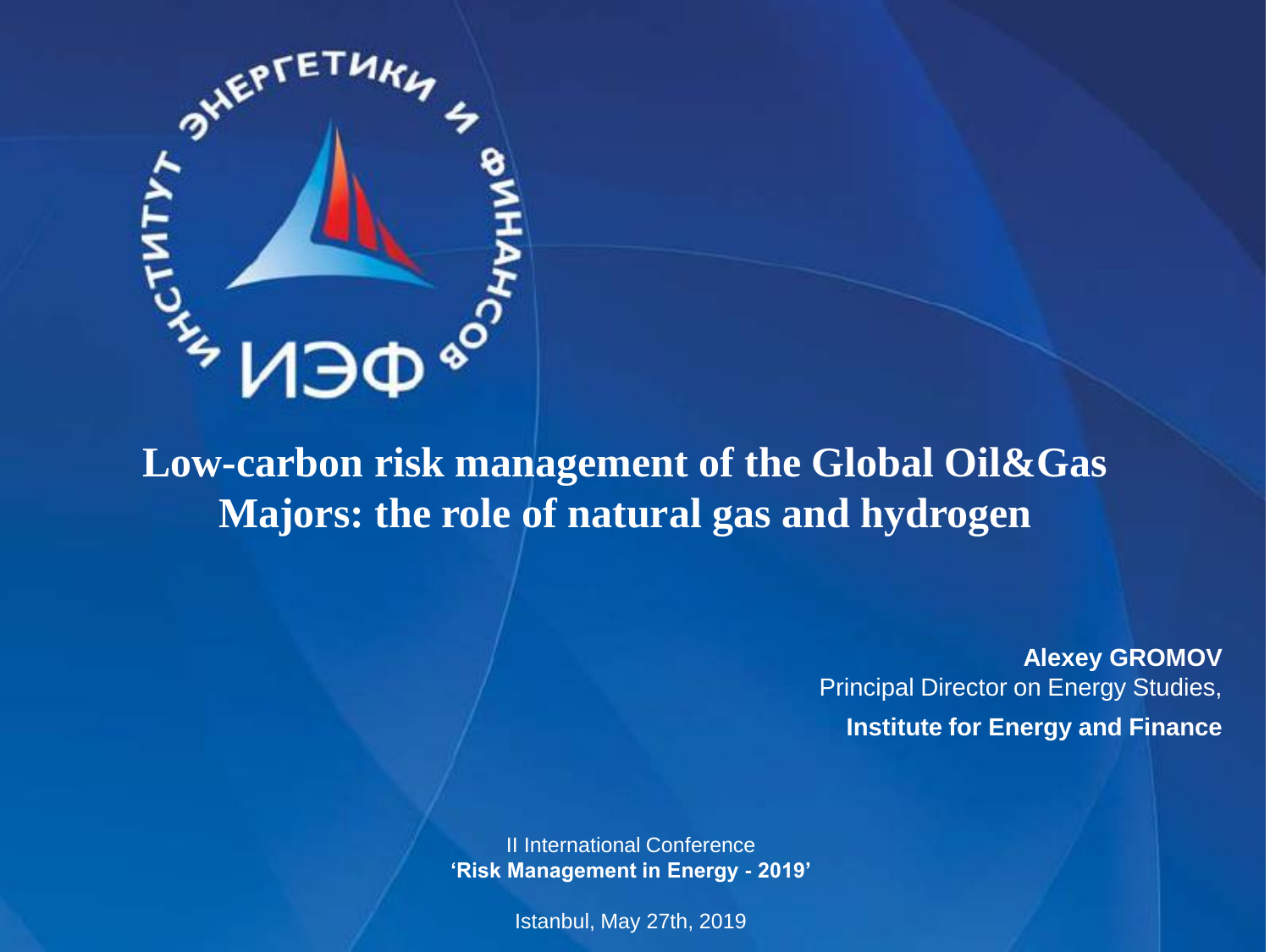### **Main drivers for the Global Energy Transition**

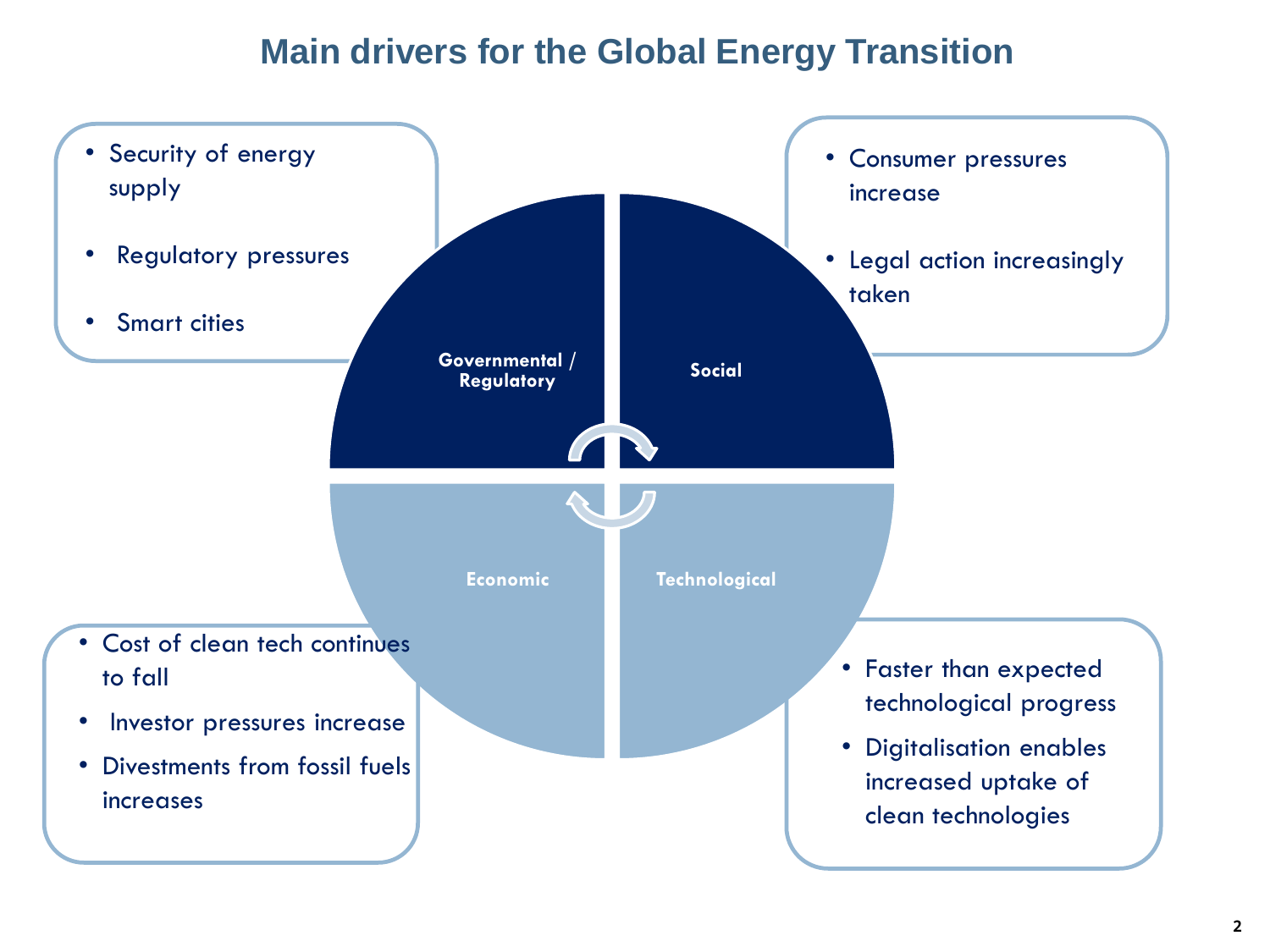### **The Majors' low-carbon energy transition risk management:**  *between a rock and a hard place…*

For oil and gas majors low-carbon development is a topic with **a double meaning**. They themselves designate it as a dual challenge:

- **meeting global energy needs**
- **reducing greenhouse gas emissions**.

In fact, this double challenge is somewhat different:

- on the one hand, companies need to make sure that they do not lose ground in their key hydrocarbon markets under any scenario of energy transition.
- on the other hand, they must convince investors and the public of their commitment to the development of clean energy technologies.





#### **Energy transition agenda Monetization of hydrocarbon reserves**

The logic of the oil and gas markets development requires majors to seek accelerated monetization of hydrocarbon reserves.

In favor of such business strategy is:

- continued growth in oil and gas demand;
- growing competition for markets from national companies and private US companies;
- expectations of reaching the crude oil demand peak in the 2030s;
- great uncertainty about the further development of the world energy sector.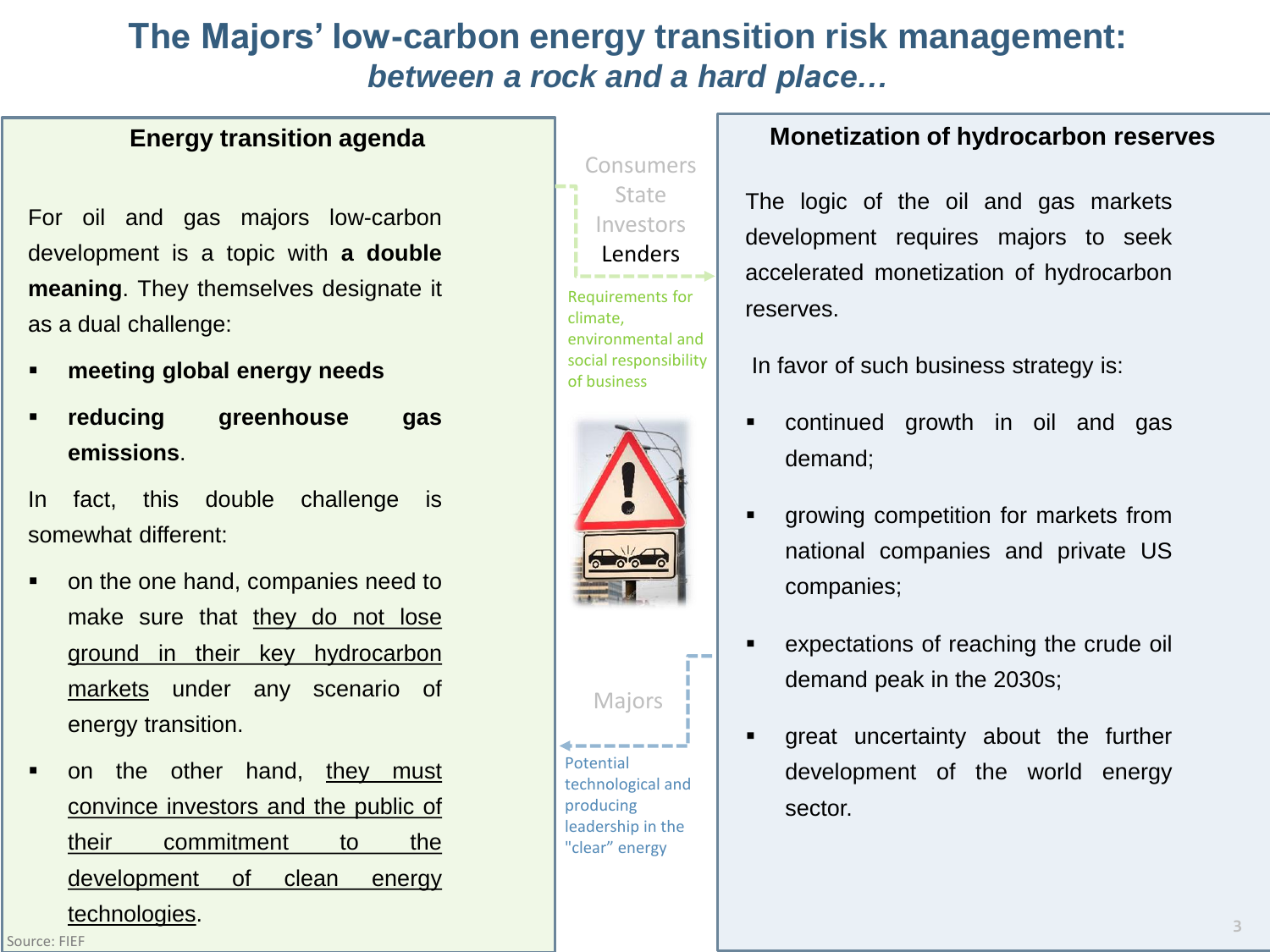# **Majors have the greatest incentives and opportunities among all oil&gas companies to adapt to the Global Energy Transition**



#### **Key questions:**

- Do majors believe in the reality of the Energy transition?
- Do they have a full-fledged long-term strategy to adapt to the Energy transition or is their business planning limited to the medium term?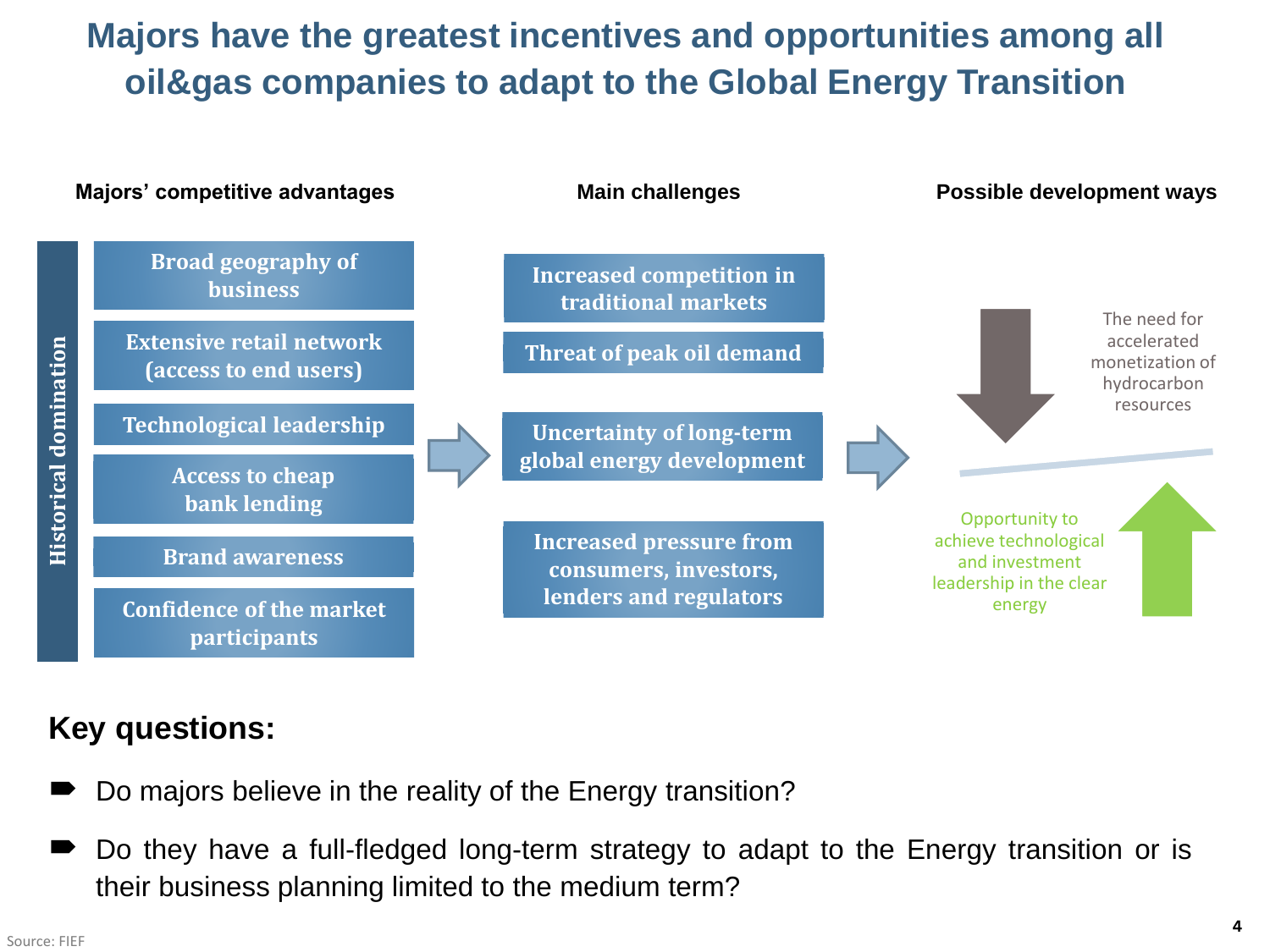# **Oil & Gas remains core business for Majors even in the Energy Transition period**



- Shift portfolio to the bottom of supply cost curve
- Increase investment in natural gas and carbon-capture technologies
- Oil and Gas Climate Initiative (OGCI)

Source: Wood Mackenzie **4**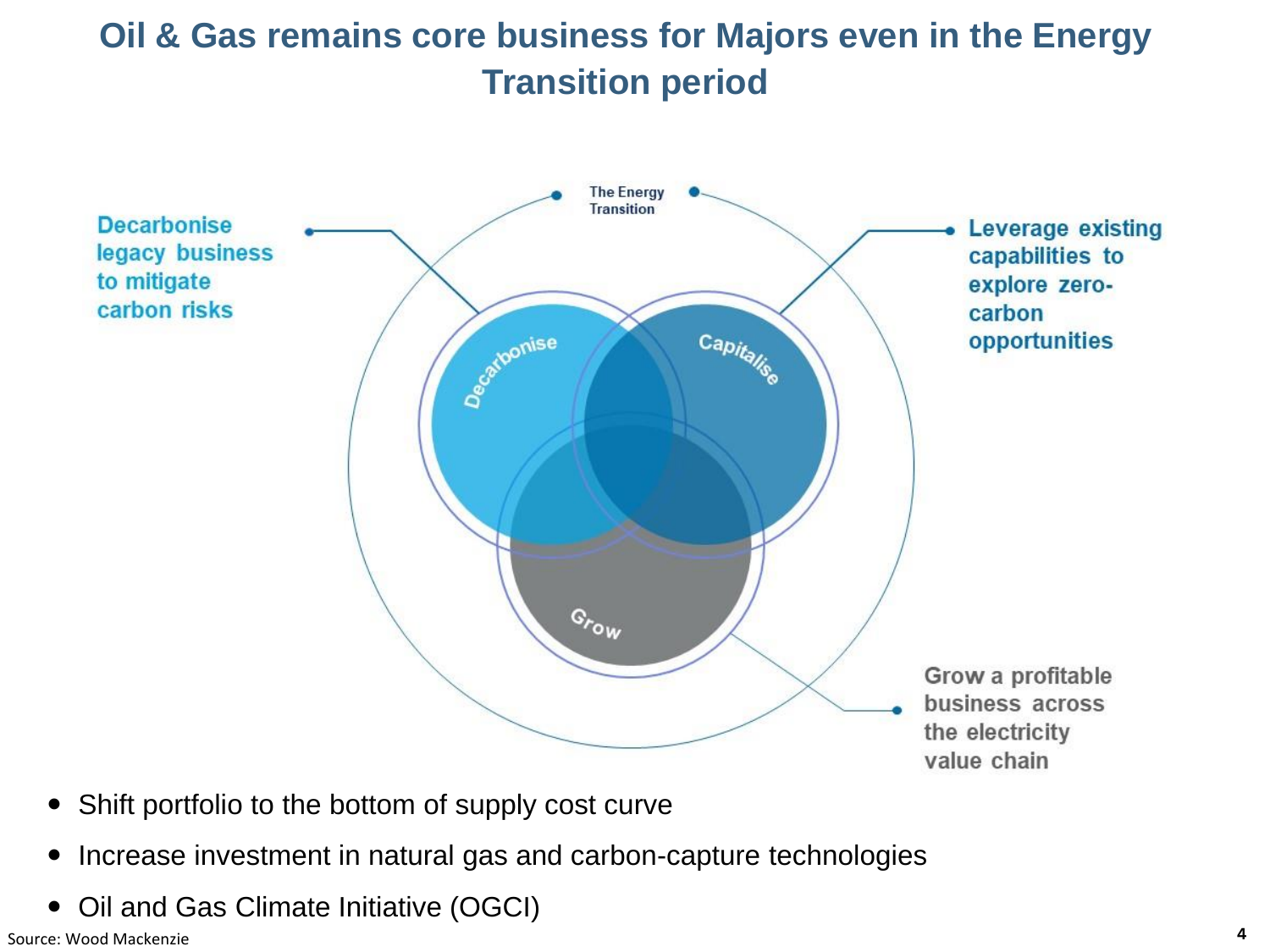# **Oil&Gas Majors consider natural gas as the main key to further business transformation**





A **75:25** gas-oil ratio is possible by 2040

| <b>Actions</b>                                                                                                           | <b>Companies</b>                                       |  |  |  |  |
|--------------------------------------------------------------------------------------------------------------------------|--------------------------------------------------------|--|--|--|--|
| <b>Upstream</b>                                                                                                          |                                                        |  |  |  |  |
| Expanding the supply natural                                                                                             | ExxonMobil, Total, Chevron, Shell,                     |  |  |  |  |
| gas                                                                                                                      | Eni, BP, Equinor                                       |  |  |  |  |
| <b>Downstream</b>                                                                                                        |                                                        |  |  |  |  |
| Transitioning refining facilities to<br>growing higher-value distillates,<br>lubricants<br>and<br>chemical<br>feedstocks | ExxonMobil, Total                                      |  |  |  |  |
| Developing technologies to reduce<br>energy requirements of refining<br>chemical<br>and<br>manufacturing<br>facilities   | ExxonMobil, Chevron                                    |  |  |  |  |
| Green refinery, biofuels, chemistry                                                                                      | Eni, Chevron, ExxonMobil                               |  |  |  |  |
| <b>LNG</b>                                                                                                               | Total,<br>Shell, ExxonMobil,<br>BP,<br>Chevron         |  |  |  |  |
| Aviation fuel from waste                                                                                                 | <b>BP</b>                                              |  |  |  |  |
| <b>Reducing carbon intensity</b>                                                                                         |                                                        |  |  |  |  |
| Reducing CO <sub>2</sub> flaring                                                                                         | ExxonMobil, Chevron, Equinor,<br>Eni, Shell, BP, Total |  |  |  |  |
| $CO2$ injection                                                                                                          | ExxonMobil, Chevron, BP, Eni,<br>Total, Shell, Equinor |  |  |  |  |
| Energy efficiency                                                                                                        | Total, ExxonMobil, Chevron, Eni,<br>Equinor, Shell, BP |  |  |  |  |
| Redirect investment to the low-                                                                                          | ExxonMobil, Chevron, Total                             |  |  |  |  |
| cost asset classes                                                                                                       |                                                        |  |  |  |  |
| <b>Renewables</b>                                                                                                        |                                                        |  |  |  |  |
| Solar                                                                                                                    | Equinor, Eni, Total, Shell, BP,<br>Chevron             |  |  |  |  |
| Onshore Wind                                                                                                             | Shell, BP, Total, Eni, Chevron                         |  |  |  |  |
| Offshore Wind                                                                                                            | Equinor, Shell                                         |  |  |  |  |
| <b>Biofuels</b>                                                                                                          | ExxonMobil, Eni, Shell, Total, BP                      |  |  |  |  |
| Battery Storage, EV Charging                                                                                             | BP, Total, Shell                                       |  |  |  |  |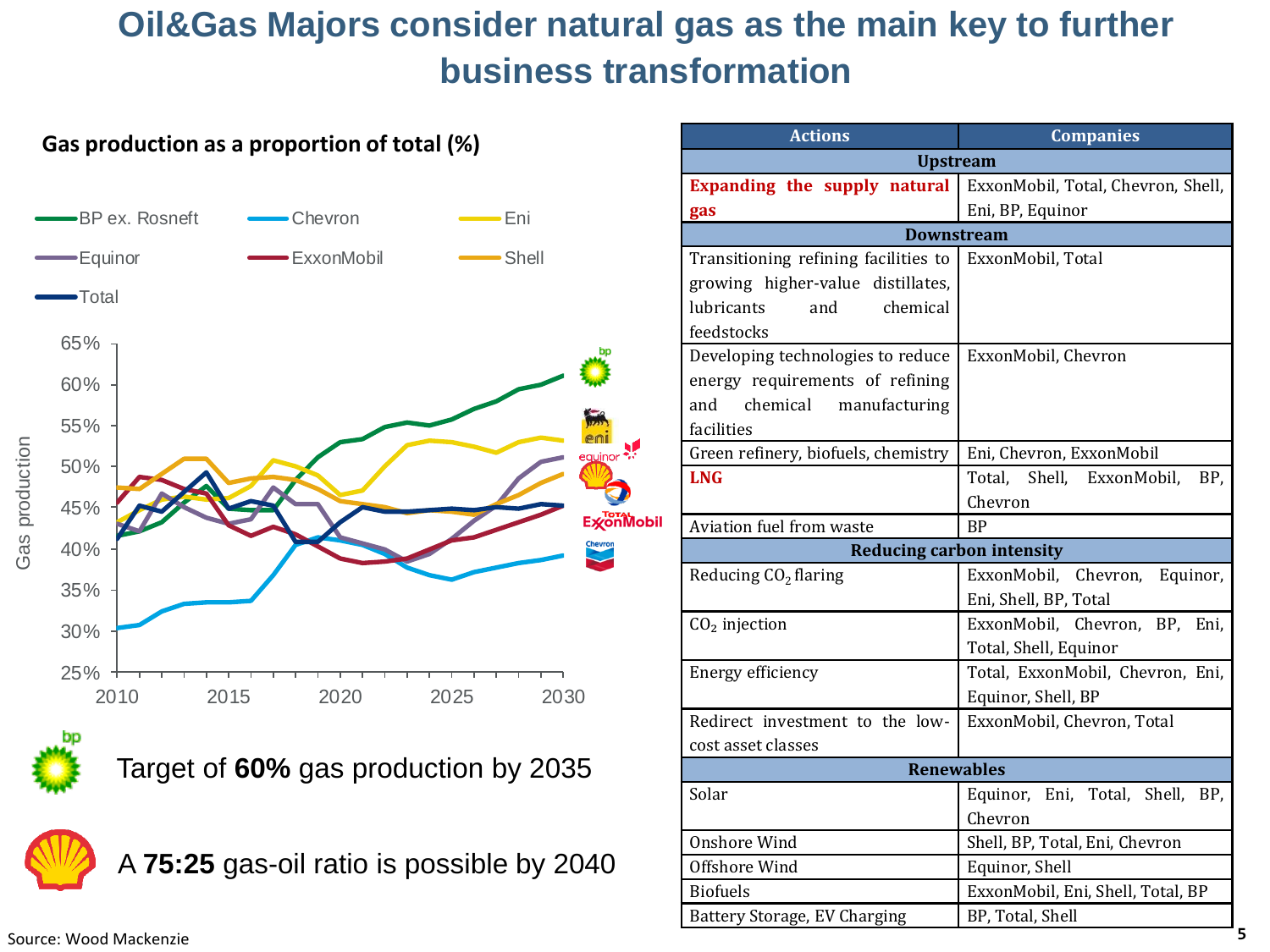# **…But this trend can hardly be called stable and it does not affect all oil&gas companies**



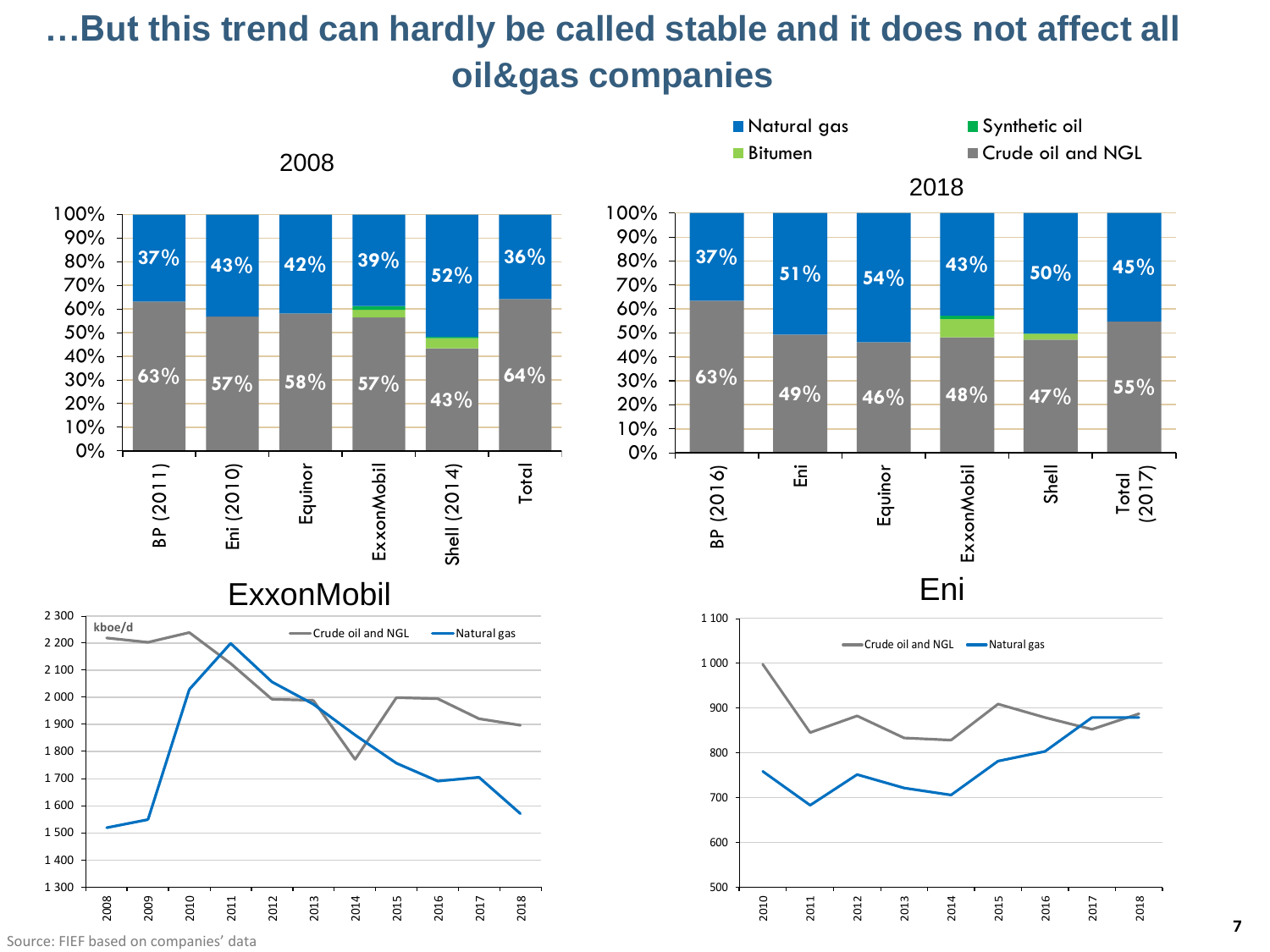## **The main technological trends to manage emerging risks of Energy Transition**

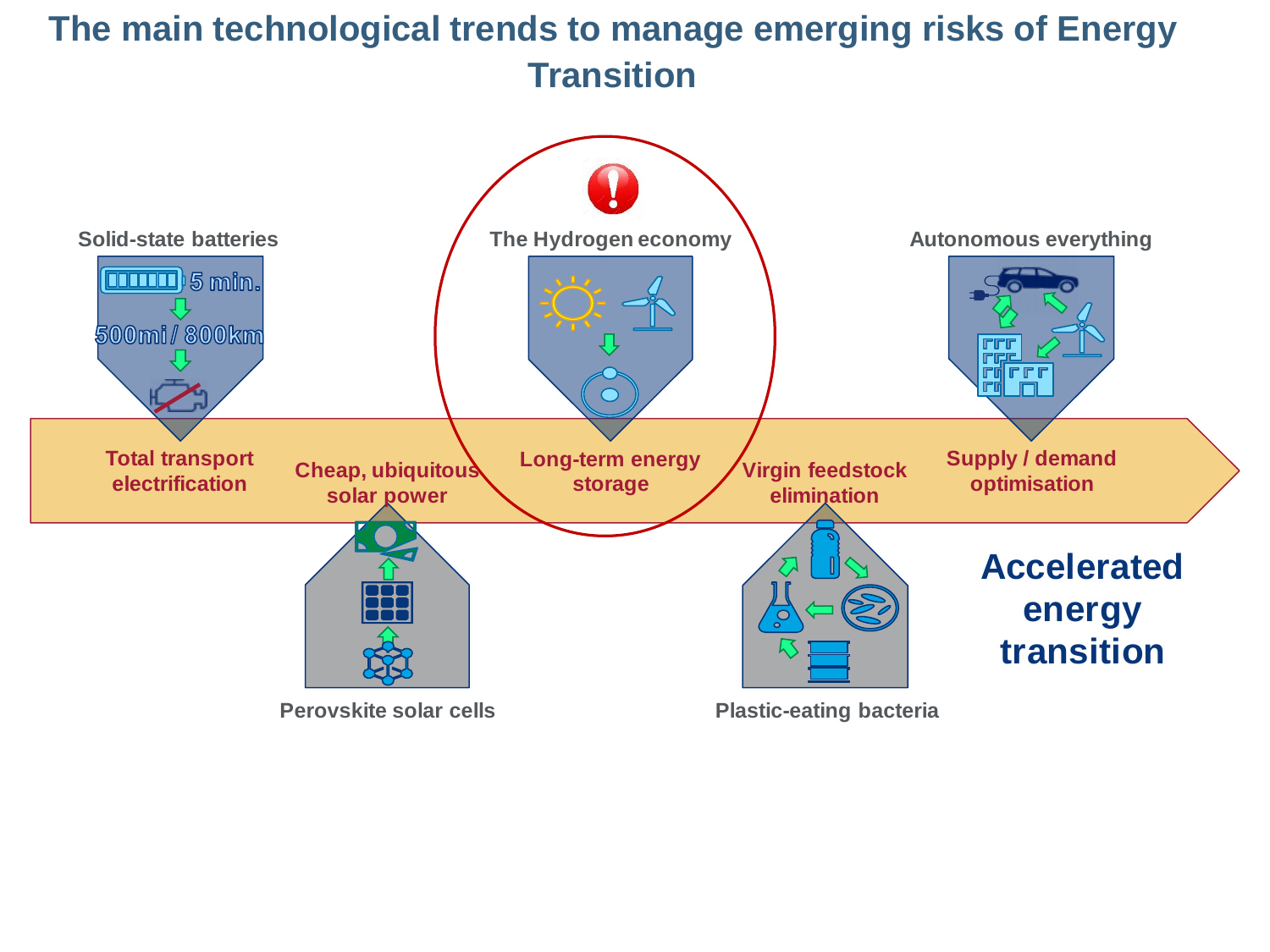# **The possible pathways to gas decarbonization in the EU: the role of hydrogen**

**TWh** 



• According to the EU hydrogen activists (FCH Europa), hydrogen could provide up to **24%** of total energy demand in the EU by 2050

Source: Hydrogen Roadmap Europe, 2019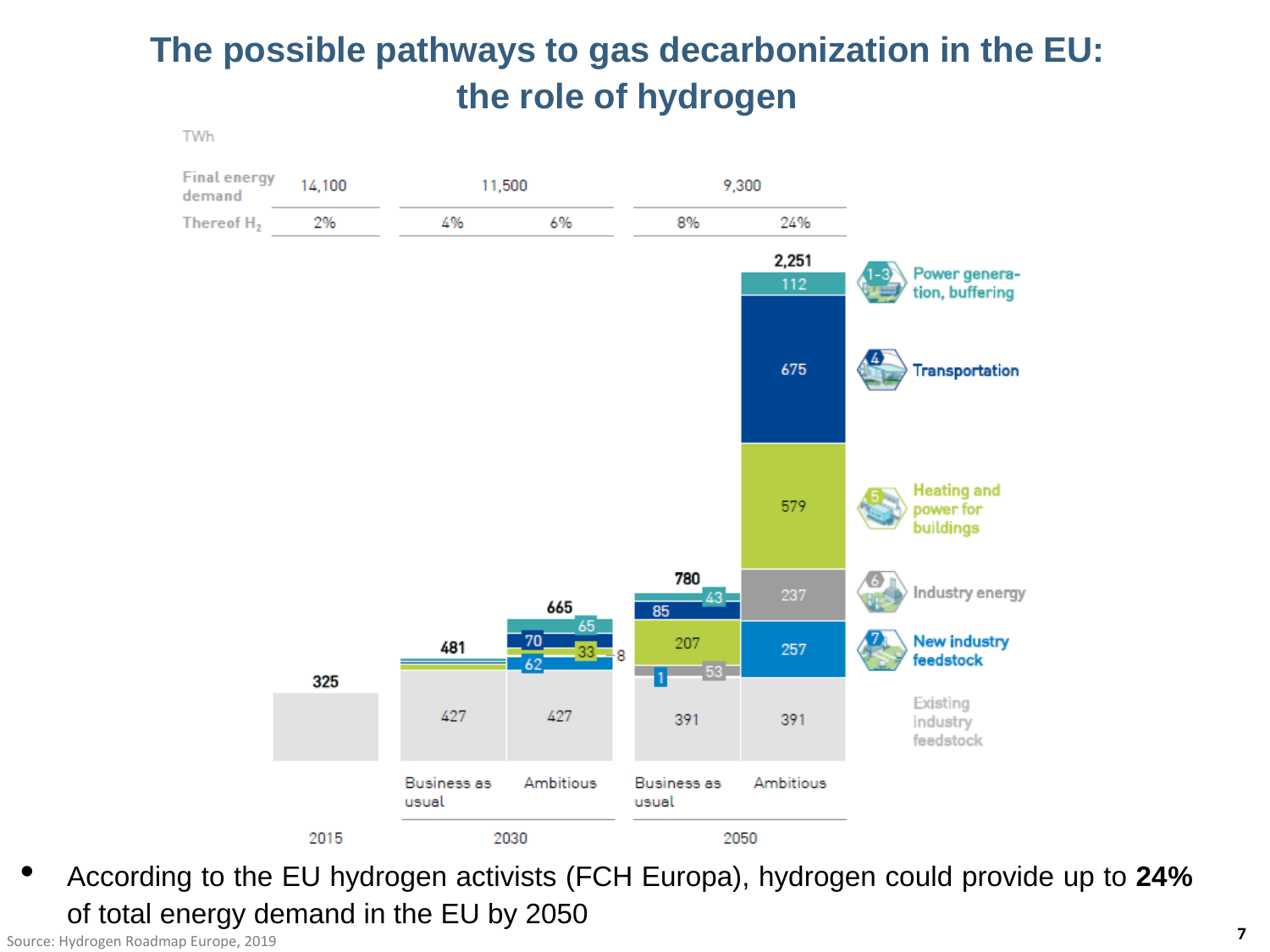**The role of hydrogen in the decarbonization of the EU gas grid** 

- The same pipelines that transport natural gas can also be used to transport hydrogen.
- Past surveys have confirmed that existing city gas supply pipelines can also be used to supply medium and lowpressure hydrogen without any problems.
- The development of large-scale hydrogen pipelines is already in progress in Europe (1,600 km has been laid in Germany, France, England, Belgium and the Netherlands)
- **The blending up to 10-20% of hydrogen into gas supplies is the technologically feasible way to decarbonize EU gas grid**
- **…but what about the costs of this blending and of hydrogen' production for it?**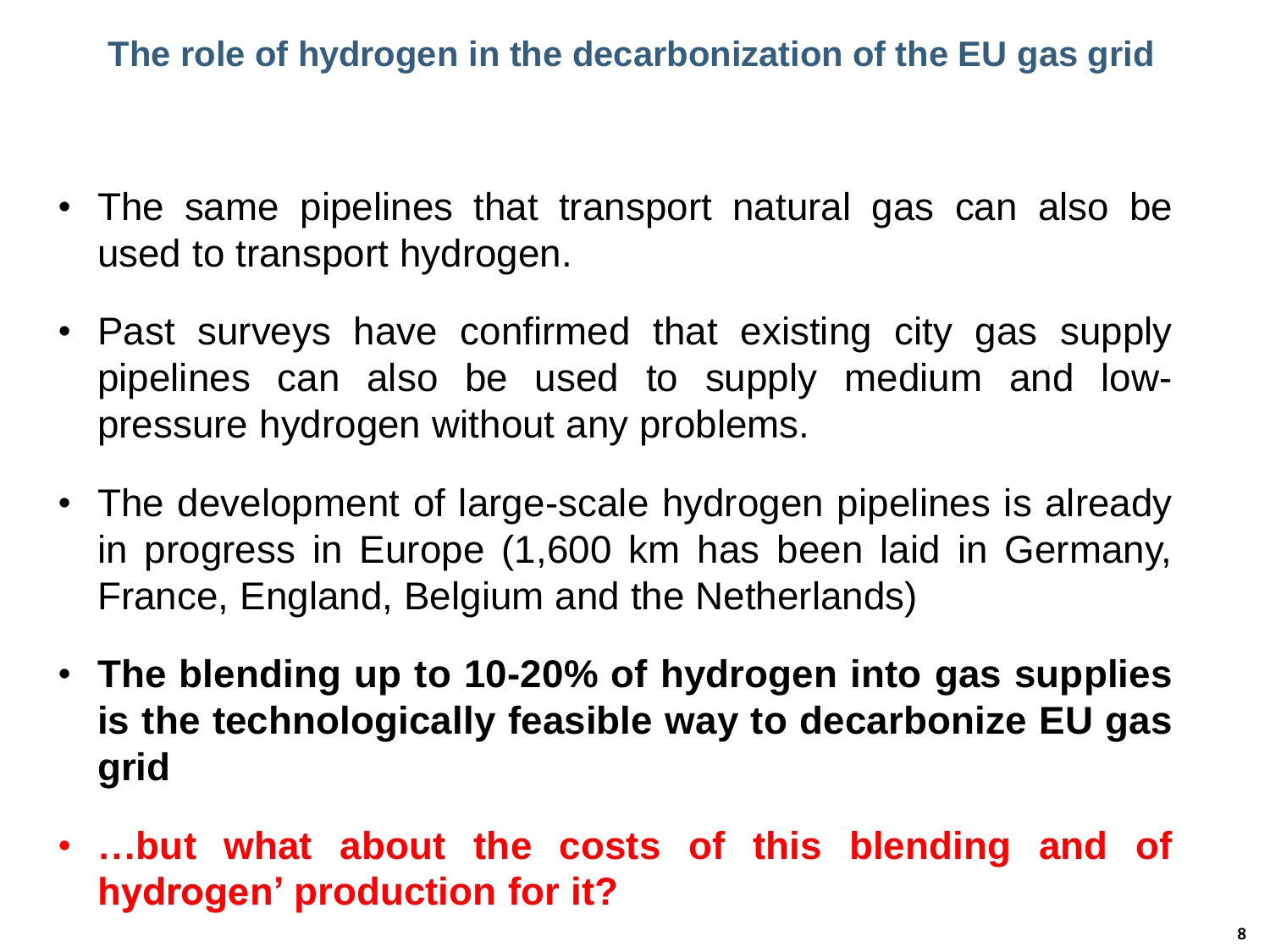### **The cost of hydrogen production from RES is more expensive than from methane reforming even with CCS**

| <b>Time Frame</b>            | <b>CAPEX, euro/kW</b> | <b>Efficiency</b><br>factor | <b>Electricity cost, euro/MWh</b> | <b>Cost of</b><br>hydrogen<br>production,<br>euro/bcm |
|------------------------------|-----------------------|-----------------------------|-----------------------------------|-------------------------------------------------------|
| <b>Before 2020</b>           | 600-1000              | 70-75%                      | 40-50                             | 315-450                                               |
| 2020-2025                    | 400-600               | 75-80%                      | $30 - 40$                         | 180-270                                               |
| 2025-2030                    | 300-500               | 80-85%                      | 25-35                             | 135-225                                               |
| <b>After 2030</b><br>$<$ 300 | $>85\%$               | 20-30                       | 90-135                            |                                                       |
|                              |                       | $10 - 20$                   | 45-90                             |                                                       |

#### **The average cost of hydrogen production from RES (solar+wind) in the EU**

Source: FIEF calculations

- The current average cost of hydrogen production from natural gas + CCS is **70-120 euro/bcm**
- Thus, hydrogen production from RES will be economically competitive as the main source for EU gas grid decarbonization only after 2030
- Taking into account technological limitations, hydrogen' blending with gas deliveries (up to 20%) will lead to the reduction in the volume of natural gas pumping in the European gas grid at about **8%**.